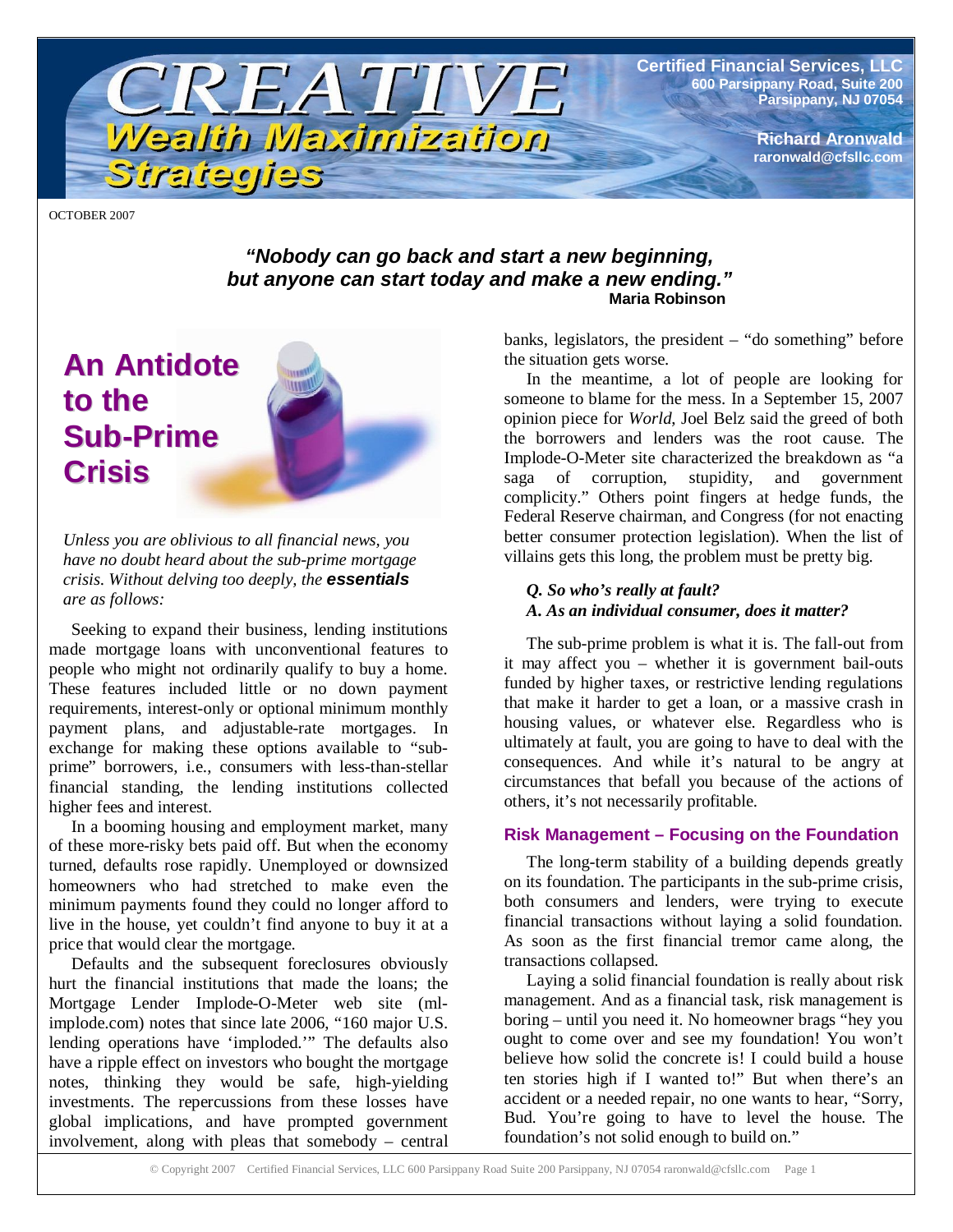For individuals, a financial foundation is typically *cash reserves, income protection* in the form of life and disability insurance, and a *solid credit history*. With those three items properly positioned, most individuals can successfully undertake almost any financial objective.

For the financially-stretched-then-foreclosed homebuyers, part of their risk management should have been cash reserves. Cash reserves would have made it possible to make a reasonable down payment, so that even in a down market they would have a reasonable chance of selling the home and clearing the mortgage. Cash reserves would have allowed unemployed owners to continue making monthly payments until they either found new employment or sold the house.

The over-zealous lenders rationalized their risks. While acknowledging the borrowers were sub-prime customers, they believed the higher risk of default would be covered by increasing property values. When their risk assessment proved wrong on both counts – the borrowers couldn't pay and the properties weren't worth as much – there was no way to withstand the losses.

#### **The Time to Check Your Financial Foundation is Now!**



As mentioned earlier, the repercussions from the sub-prime mess may have a large spill-over. Directly or indirectly, *your* financial life could be impacted. It might be a declining market value for your home. It may impact your  $401(k)$ balance. It might even

mean the loss of a job, or the need to relocate. It's hard to tell who will be touched by the economic ripple, and how it will affect them. But knowing there might be trouble on the horizon, **isn't now a good time to assess your financial foundation, and act on it?**

Apparently, some people already are. Justin Lenhart, in his "Ahead of the Tape" column in the September 10, 2007 *Wall Street Journal* wrote that "after a long period of unusual stability in stock and bond markets, the wrenching losses of the past few months have brought investors' perceptions of risk back to where they should have been in the first place." Two days later, M.P. McQueen's *WSJ* article "Volatile Markets Add Luster to Dull Choices" begins with "market turmoil is prompting more people to buy stodgy insurance products like immediate fixed-income annuities and whole life insurance "

This is not a financial doom-and-gloom, the-end-isnear warning. The sub-prime crisis is simply a reminder that you can't expect to ignore financial fundamentals. Individuals and institutions need a solid financial

foundation in order to weather the inevitable hiccups that will occur.

#### **How solid is your financial foundation?**

- **Is there a reserve of safe, liquid cash to carry you through a financial emergency?**
- **Do you have adequate income protection in the form of life and disability insurance?**
- **Are there debts (like credit card balances) that should be cleared?**

Proactive risk management isn't a glamorous project, but it is the perfect antidote for the problems caused by the sub-prime crisis.



**Do you feel comfortable with whatever you have in place to help provide income to you if you should truly become disabled and can no longer work?**

# **Disability Income Insurance: A Common Foundation Flaw**

In consideration of the previous article, here's a stunning finding:

**"Though the odds of disability run high for American workers, only 3% have enough disability insurance to replace all of their income, according to a new survey by COUNTRY Insurance & Financial Services. Further, more than one-third (35%) say none of their income would be replaced if they were unable to work."**

The quote above is the lead paragraph from a September 18, 2007 *PR Newswire* article titled "Americans Not Planning for Disability Despite Odds." Some additional statistical information from the same article highlights the odd disconnect many Americans have regarding disability. For example:

- Even though the Social Security Administration reports that 30% of American workers will suffer some type of disability during their lifetime, 62% of those surveyed considered homeowner's and auto insurance more important. In other words, these people would rather pay insurance premiums to protect the economic value of their home and automobile as opposed to insuring the economic value of their ability to earn a living.
- This disinclination to secure disability protection, either through group insurance provided by an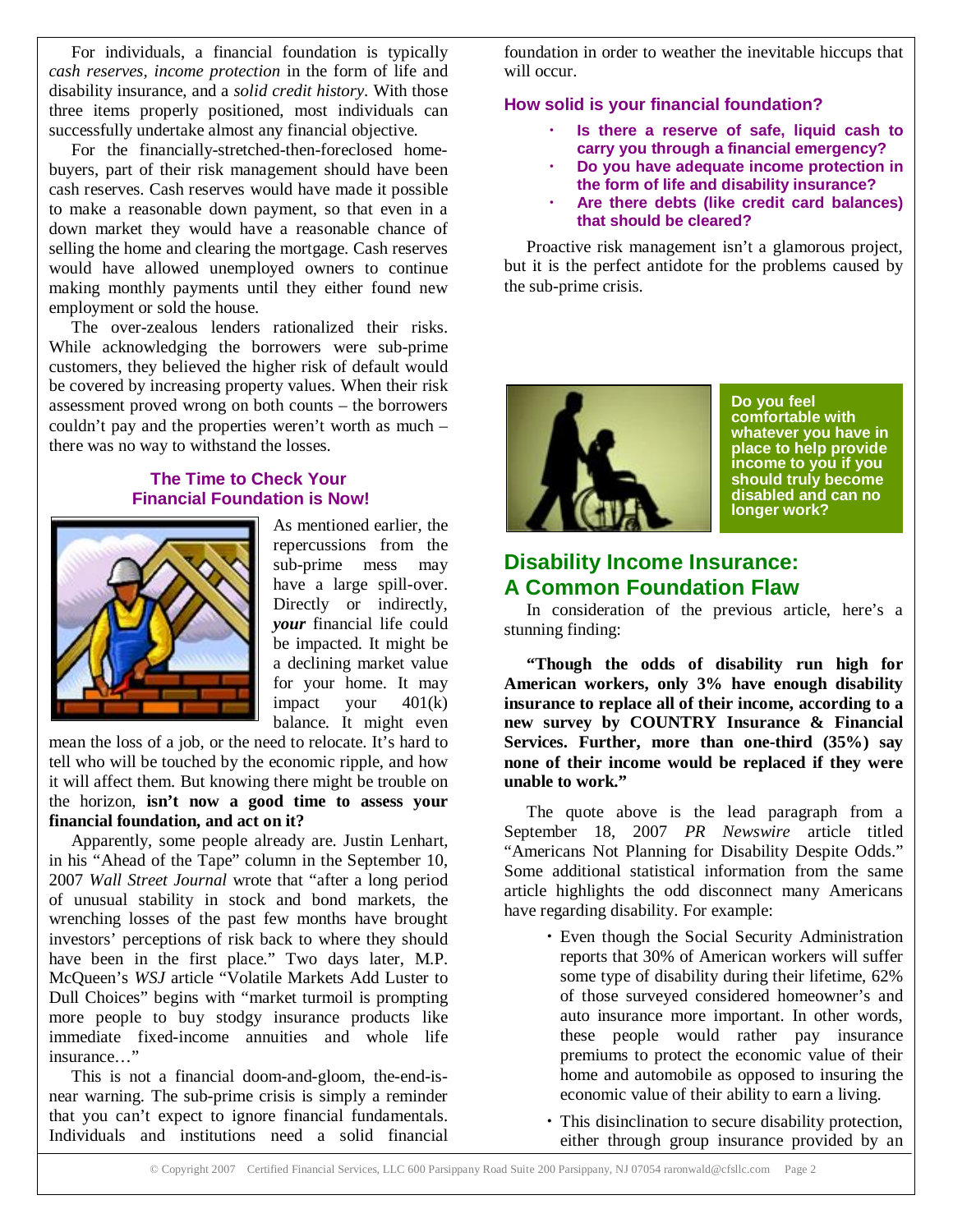employer, or individually, is particularly puzzling since more than half of the respondents said they could not maintain their lifestyle if disabled and out of work for more than 90 days.

- Although the survey doesn't make an explicit statement, part of the reason disability insurance is ignored may be the expectation that disability benefits from Social Security provide sufficient protection. However, the SSA reports that less than half of all disability claims are approved.
- Keith Brannan, a spokesperson for the survey's sponsors, stated that "research shows disability causes nearly half of all mortgage foreclosures."

One of the challenges of disability is the subjective definition many people have for it. When they think disability, they often think of an accident. An accident at work would most likely be covered by an employer's insurance. And most auto insurance policies provide some protection for a disability incurred while driving. Then you hear the stories about disability fraud, of those on claim, playing golf or snorkeling on vacation, and it makes you wonder if you really need additional income protection. After all, you're a person of ambition and integrity, and, "If I'm disabled, I'll still work."

But a real disabling incident isn't one you can overcome by simply declaring "I'll still work." Disability isn't only caused by accident, but also health problems. And accidents don't happen just in the workplace or on the highway. Given the reality of the risks, and the financial importance most people have to maintain their income it's hard to imagine the best solution is to do nothing.



Most of the time when life insurance is discussed, the context is individual and personal. The main concern is protecting a family from the untimely loss of a provider, or preserving an estate for heirs. But in the past two decades, the business world has found other applications for life insurance. While your personal financial circumstances may or may not be those of a business,

understanding how businesses use life insurance can be instructive.

Bank-owned Life Insurance and Corporate-owned Life Insurance (known as BOLI and COLI, respectively) represent an increasing percentage of life insurance purchases. In fact, the increase in use of life insurance as a corporate financial tool has resulted in the establishment of specific regulatory guidelines. Although BOLI and COLI are somewhat similar, this article will focus on how banks use life insurance.

#### **The Basic Idea**

BOLI insures the lives of a group of bank employees (usually officers) and/or directors, typically the top 35% of their employees in terms of compensation. The financial institution pays the premiums on the policies, owns the policies, and is the beneficiary of the increase in the policies' cash value, as well as the death benefit. The typical BOLI policy is a permanent contract – i.e., it has cash values and a death benefit – most often in the form of a single-premium policy.

#### **Why Do Banks Buy BOLI?**

Banks find life insurance to be a multi-purpose financial tool. The Todd Organization (toddorg.com) notes that BOLI can "help financial institutions retain and attract quality executives and increase shareholder value. It can also achieve other business purposes, such as reducing rising health care costs and related employee benefit expenses." BOLI (and COLI) has great appeal because the death benefit allows the employer to recoup much of the cost of providing benefits.

NYLEX, a division of New York Life, writes that "by reinvesting funds from traditional portfolio investments into BOLI, a bank can typically increase its yield by 100 to 350 basis points depending upon marginal tax rates, the size of the transaction, the type of policies selected and the demographics of the key employees to be insured."

In addition to boosting returns through favorable tax treatment, regulators allow banks to classify the cash values in policies as "**Tier One assets**" on their balance sheets. The larger the Tier One capital, the stronger the bank, because Tier One assets cushion the bank in times of adversity and support other balance sheet assets. A strong Tier One is what all banks strive for, since this number determines how much money they can lend to the public. Only gold bullion, cash and government loans have a higher Tier One rating than life insurance cash values.

#### **How much BOLI do Banks Own?**

Barry J. Dyke, pension consultant and author of several articles about BOLI, provides details. In his book *Pirates of Manhattan*, he writes "According to the Federal Deposit Insurance Corporation, at least 4,082 of the nation's commercial and savings banks owned bank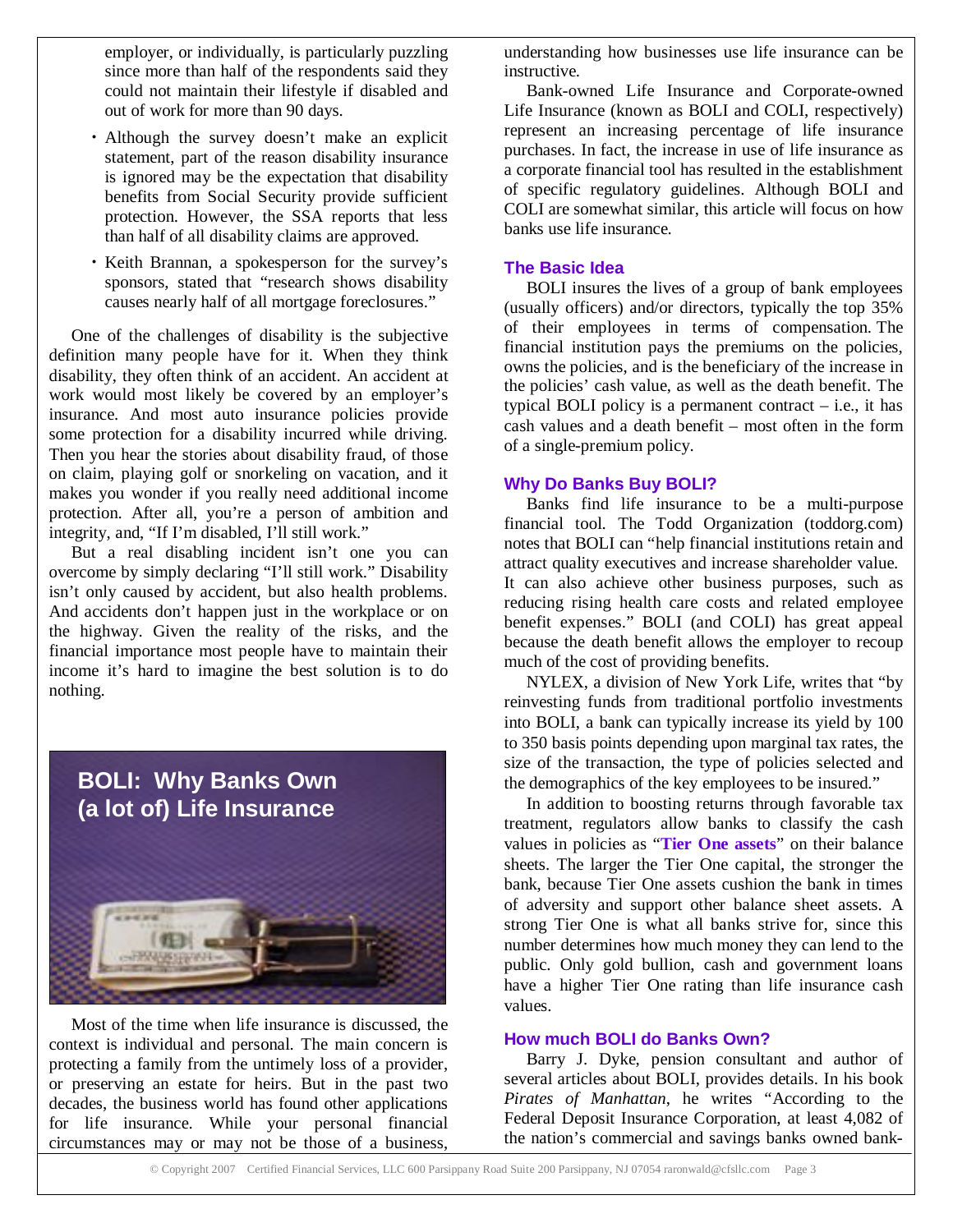owned life insurance (BOLI) in 2006; whereas only 3,474 banks owned BOLI in 2004. As of December 31, 2006 the aggregate cash surrender value in these policies was an astounding \$106,825 billion; whereas at the end of 2004 aggregate cash surrender value was only \$65.8 hillion"

\$106,825 billion sounds like a lot of money. But when the numbers get that big, it's hard to grasp their significance. So Dyke provides another reference: Life insurance as a percentage of the bank's Tier One Assets. A select listing from Dyke's research follows:

| <b>Institution</b>         | <b>Total Tier One</b><br><b>Capital Assets</b><br>in \$ Billions | <b>Total BOLI</b><br><b>Assets in</b><br>\$ Billions | <b>BOLL</b> as a %<br>of Tier One<br>of the Bank |
|----------------------------|------------------------------------------------------------------|------------------------------------------------------|--------------------------------------------------|
| <b>Bank of America</b>     | \$95,348                                                         | \$14,402                                             | 15%                                              |
| Wachovia                   | \$32,919                                                         | \$12,874                                             | 39%                                              |
| JP Morgan Chase            | \$68,726                                                         | \$7,874                                              | 10%                                              |
| <b>Washington Mutual</b>   | \$21,081                                                         | \$4.285                                              | 20%                                              |
| Citibank                   | \$59,860                                                         | \$3.281                                              | 5.4%                                             |
| Key Bank, NA               | \$6.809                                                          | \$2,602                                              | 38%                                              |
| <b>Harris National</b>     | \$3,297                                                          | \$1,155                                              | 35%                                              |
| <b>Huntington National</b> | \$1.989                                                          | \$1,155                                              | 56%                                              |

Now the numbers begin to make sense. A significant percentage of a bank's "safe" assets are held in life insurance policies! To summarize, Dyke quotes a General Accounting Office report: "…on average, for the banks that owned BOLI, the cash surrender value of life insurance generally accounted for up to 25% of Tier One capital."

Dyke concludes:

"Banks buy a great deal of life insurance because it provides immeasurable economic benefits, financial stability and safety, which is superior to the banks themselves… Bankers have wholeheartedly embraced high cash value life insurance as a safe economic power tool and have found the product to be healthy for the bottom line."

## **"But I'm not a Bank"**

Three comments to put this information in perspective:

- 1. **The primary reason banks buy cash-value life insurance is for its value as an asset, not for protection against loss of life.** If banks, with all of their financial expertise, have this perspective toward life insurance, perhaps individuals should as well.
- 2. **Banks buy permanent life insurance because they have a long-term perspective.** Because we all require money to survive, and because most of us plan to live as long as possible, some sort of long-term financial perspective is necessary for individuals as well.

3. **Banks see an advantage in the safety, flexibility and tax-favored status of permanent life insurance**. While the media darlings of personal finance often tout high rates of return as the preeminent advantage of a particular financial vehicle, safety, flexibility and tax status should also be considered.

Everyone's situation is different, but with the assistance of a qualified financial professional, it is possible to develop a personal permanent life insurance program that delivers many of the same benefits that BOLI provides for banks.

# **Lost Opportunity Costs for Football Fanatics**

Regular readers of this publication know that opportunity cost is a frequent point of discussion in our articles. Opportunity cost is an attempt to calculate the financial cost of a particular decision in comparison to



other financial alternatives that could have been chosen instead.

(An example: You are contemplating the purchase of a second car using \$15,000 from your savings account. By paying cash, you will avoid any financing costs, but you will incur opportunity costs because the \$15,000 is no longer in your savings account earning interest.)

Opportunity costs are real, but somewhat of a guess. What represents a suitable financial alternative? Who knows if the alternative options for using the money will deliver the anticipated returns, especially if some of the benefits can't be quantified financially? (In the example above, how can you determine the economic value of a second car? Is it the income that comes from being able to travel to a second job? Or the flexibility in family scheduling that means less overall gasoline use?) The uncertainty inherent in calculating opportunity costs often makes their consideration quite subjective.

Subjectivity not withstanding, the intriguing part of opportunity cost is that it can be applied to almost any financial decision. A great illustration is the opportunity cost of entertainment. Opportunity cost can be an interesting way to determine if your "fun" is really worth the price you're paying for it.

## **NFL tickets – a million dollars of enjoyment?**

Team Marketing Report (TMR), a consulting firm from Chicago, publishes an annual report on the cost of attending sporting events in the United States. One of the sports covered by the report is professional football. In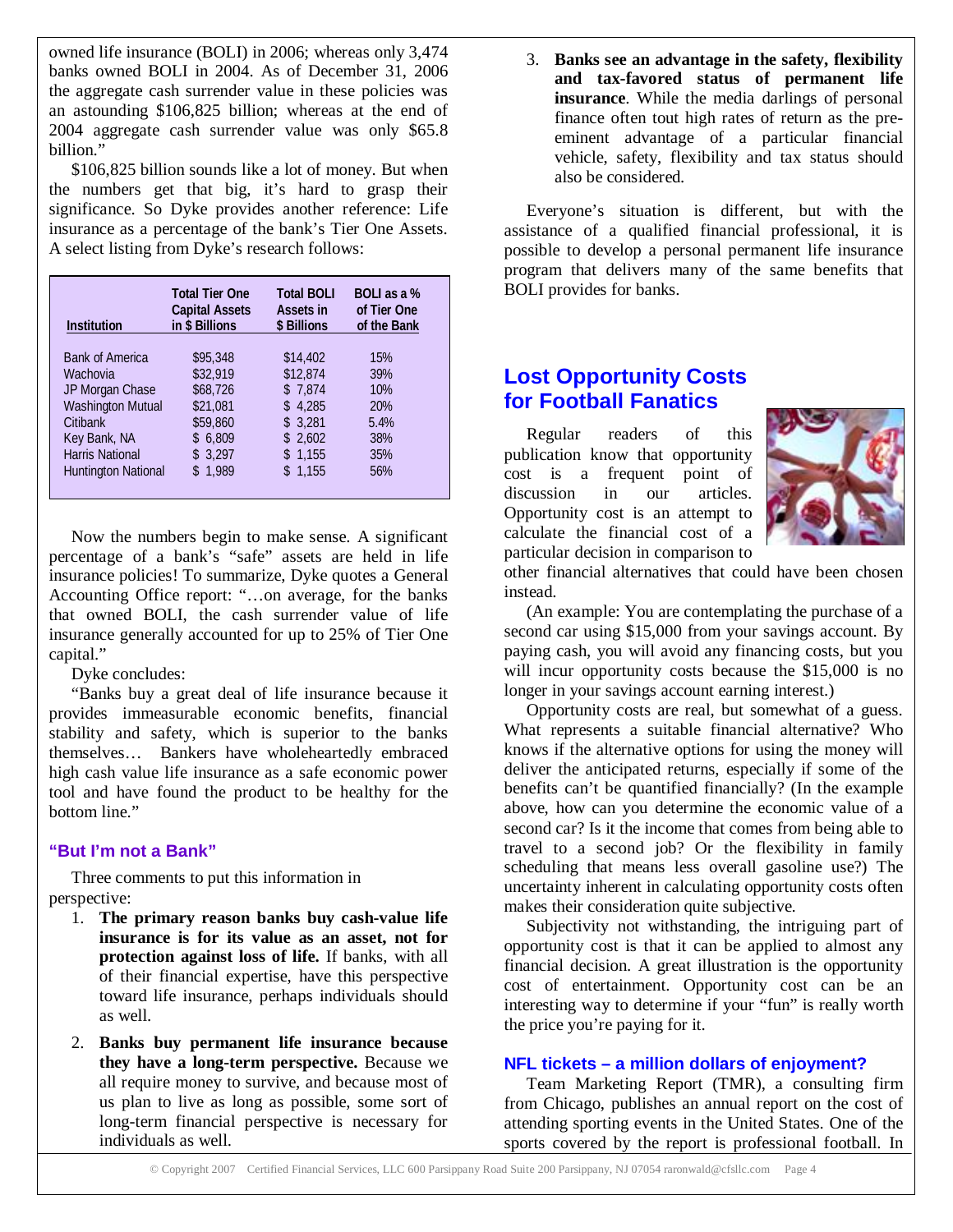2006, TMR reported the average ticket price for a National Football League game was \$62.38, an increase of 5.6% over the previous year. Some prices were much higher, particularly for the New England Patriots and Washington Redskins, with \$41.29 the lowest average price for the Buffalo Bills. A 2004 report from TMR noted that the average cost for a family of four to attend a game, have a few snacks, and buy a souvenir was \$312.62. (Things add up quickly when a beer costs \$5 or more.)

TMR's calculations don't include ancillary costs such as parking or transportation. So even if you don't buy a bobble-head, it's easy to see that each trip to the game could total up to \$350. Since NFL teams have eight regular-season home games, that's \$2,800.

Suppose a 30-year-old decides to purchase four season tickets. Suppose he/she keeps those tickets for 35 years, sharing them with family and friends. Assuming the price of tickets increases 4% annually, and that the money spent on tickets could have earned 8%, what would be the opportunity cost of enjoying NFL games over a lifetime?

See the chart below for the math:

| <b>Ticket Inflation Rate: 4.00%</b> |            |                       | <b>Opportunity Cost Rate: 8.00%</b> |                            |  |           |            |                       |                               |                            |
|-------------------------------------|------------|-----------------------|-------------------------------------|----------------------------|--|-----------|------------|-----------------------|-------------------------------|----------------------------|
| YR                                  | <b>AGE</b> | 1-GAME<br><b>COST</b> | <b>SEASON</b><br>TOTAL              | <b>VALUE</b><br>w/INTEREST |  | <u>YR</u> | <b>AGE</b> | 1-GAME<br><b>COST</b> | <b>SEASON</b><br><b>TOTAL</b> | <b>VALUE</b><br>w/INTEREST |
|                                     | 30         | \$350                 | \$2,800                             | \$3,024                    |  | 20        | 49         | \$737                 | \$5,899                       | \$186,719                  |
| $\overline{\mathbf{c}}$             | 31         | 364                   | 2,912                               | 6,411                      |  | 21        | 50         | 767                   | 6,135                         | 208,283                    |
| 3                                   | 32         | 379                   | 3,028                               | 10,195                     |  | 22        | 51         | 798                   | 6,381                         | 231,837                    |
|                                     |            |                       |                                     |                            |  | 23        | 52         | 829                   | 6,636                         | 257,550                    |
| 4                                   | 33         | 394                   | 3,150                               | 14,412                     |  | 24        | 53         | 863                   | 6,901                         | 285,607                    |
| 5                                   | 34         | 409                   | 3,276                               | 19,102                     |  | 25        | 54         | 897                   | 7,177                         | 316,207                    |
| 6                                   | 35         | 426                   | 3,407                               | 24,310                     |  | 26        | 55         | 933                   | 7,464                         | 349,566                    |
| 7                                   | 36         | 443                   | 3,543                               | 30,081                     |  | 27        | 56         | 970                   | 7,763                         | 385,915                    |
| 8                                   | 37         | 461                   | 3,685                               | 36,467                     |  | 28        | 57         | 1,009                 | 8,073                         | 425,507                    |
| 9                                   | 38         | 479                   | 3,832                               | 43,522                     |  | 29        | 58         | 1,050                 | 8,396                         | 468,616                    |
| 10                                  | 39         | 498                   | 3,985                               | 51,308                     |  | 30        | 59         | 1,092                 | 8,732                         | 515,536                    |
| 11                                  | 40         | 518                   | 4,145                               | 59,889                     |  | 31        | 60         | 1,135                 | 9,082                         | 566,587                    |
| 12                                  | 41         | 539                   | 4,310                               | 69,336                     |  | 32        | 61         | 1,181                 | 9,445                         | 622,114                    |
| 13                                  | 42         | 560                   | 4,483                               | 79,724                     |  | 33        | 62         | 1,228                 | 9,823                         | 682,492                    |
| 14                                  | 43         | 583                   | 4,662                               | 91,137                     |  | 34        | 63         | 1,277                 | 10,215                        | 748,124                    |
| 15                                  | 44         | 606                   | 4,849                               | 103,665                    |  | 35        | 64         | 1,328                 | 10,624                        | 819,448                    |
| 16                                  | 45         | 630                   | 5,043                               | 117,404                    |  |           |            |                       |                               |                            |
| 17                                  | 46         | 656                   | 5,244                               | 132,460                    |  |           |            |                       |                               |                            |
| 18<br>$\overline{\phantom{a}}$      | 47<br>. .  | 682<br>---            | 5,454                               | 148,947<br>.00000          |  |           |            |                       |                               |                            |

As you approach age 65, the total opportunity cost is over \$800,000. Carry the example forward another two years, and the total opportunity costs are over \$1 million!

In theory, this means that if you had decided to forgo the NFL tickets and save the money, there could have been an extra \$800,000 for you to use elsewhere – perhaps to buy a vacation home, add to your retirement, or maybe just take a nice weekend vacation (if 4 NFL tickets are \$1300, who knows what inflation will do to other purchases?).

Right now, we can see some beleaguered NFL fan being tormented by a less-interested spouse: "So how does it feel to know you're giving up a million dollars to watch football games in person? We could have had a vacation home in Aspen, but oh no, you had to watch the Steelers!"

However, remember that opportunity costs can apply to *everything,* because in one way or another, every financial decision has an opportunity cost. Every day, we make financial decisions that indicate we believe the value we will receive in some way exceeds the opportunity cost we will incur. Some transactions offer fairly direct comparisons of opportunity costs, while the evaluation in other cases is much more subjective.